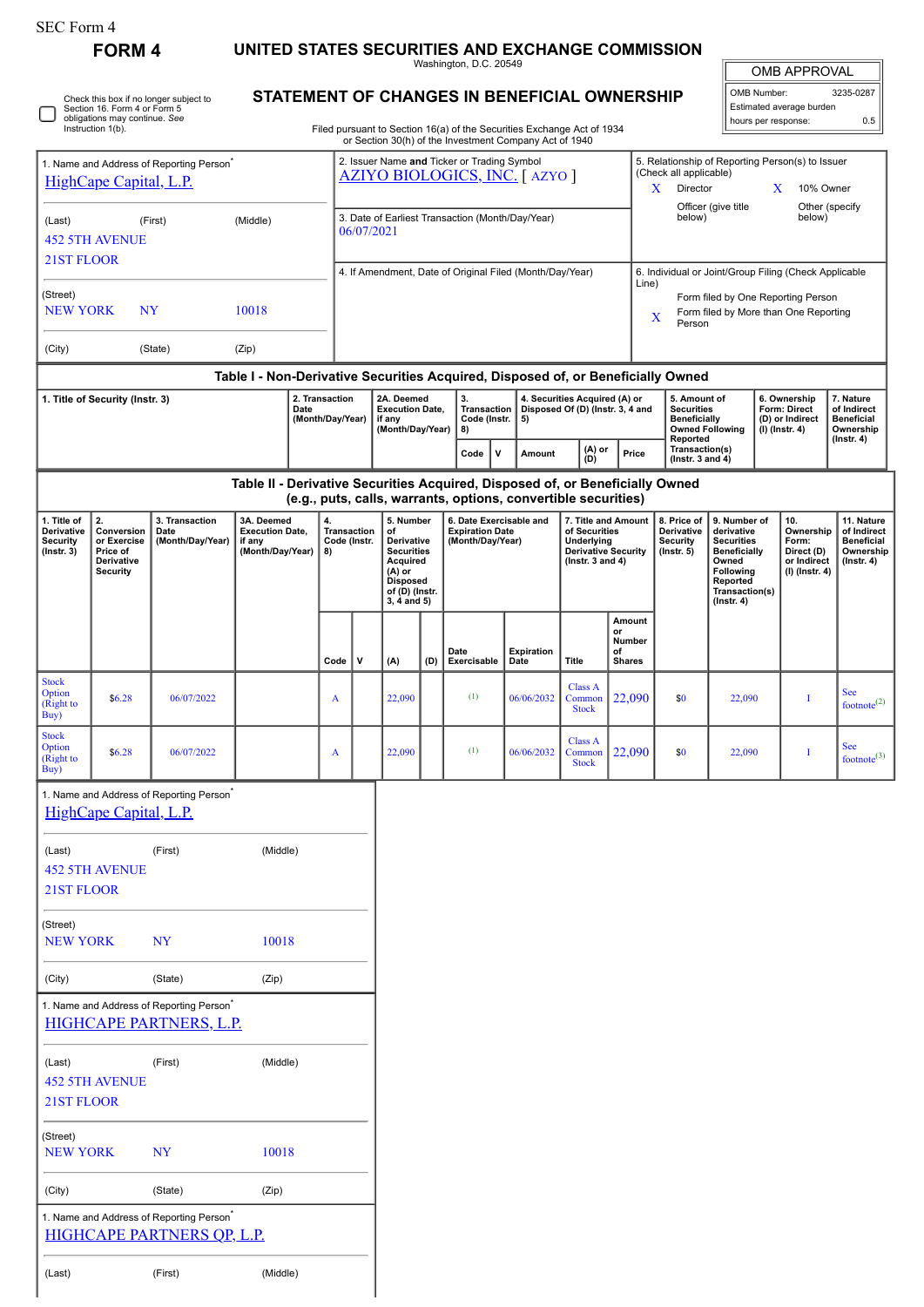| <b>452 5TH AVENUE</b>                                                                     |                                        |          |  |  |  |
|-------------------------------------------------------------------------------------------|----------------------------------------|----------|--|--|--|
| 21ST FLOOR                                                                                |                                        |          |  |  |  |
| (Street)<br><b>NEW YORK</b>                                                               | NY                                     | 10018    |  |  |  |
| (City)                                                                                    | (State)                                | (Zip)    |  |  |  |
| 1. Name and Address of Reporting Person <sup>®</sup><br><b>HighCape Partners GP, LLC</b>  |                                        |          |  |  |  |
| (Last)<br><b>452 5TH AVENUE</b><br>21ST FLOOR                                             | (First)                                | (Middle) |  |  |  |
| (Street)<br><b>NEW YORK</b>                                                               | NY                                     | 10018    |  |  |  |
| (City)                                                                                    | (State)                                | (Zip)    |  |  |  |
| 1. Name and Address of Reporting Person <sup>*</sup><br><b>HighCape Partners GP, L.P.</b> |                                        |          |  |  |  |
| (Last)<br><b>452 5TH AVENUE</b><br><b>21ST FLOOR</b>                                      | (First)                                | (Middle) |  |  |  |
| (Street)<br><b>NEW YORK</b>                                                               | NY                                     | 10018    |  |  |  |
| (City)                                                                                    | (State)                                | (Zip)    |  |  |  |
| 1. Name and Address of Reporting Person <sup>®</sup>                                      | HighCape Co-Investment Vehicle I, LLC  |          |  |  |  |
| (Last)<br><b>452 5TH AVENUE</b><br>21ST FLOOR                                             | (First)                                | (Middle) |  |  |  |
| (Street)<br><b>NEW YORK</b>                                                               | NY                                     | 10018    |  |  |  |
| (City)                                                                                    | (State)                                | (Zip)    |  |  |  |
| 1. Name and Address of Reporting Person <sup>®</sup>                                      | HighCape Co-Investment Vehicle II, LLC |          |  |  |  |
| (Last)<br><b>452 5TH AVENUE</b><br>21ST FLOOR                                             | (First)                                | (Middle) |  |  |  |
| (Street)<br>NEW YORK                                                                      | NY                                     | 10018    |  |  |  |
| (City)                                                                                    | (State)                                | (Zip)    |  |  |  |
| 1. Name and Address of Reporting Person <sup>*</sup><br><b>HighCape Capital, LLC</b>      |                                        |          |  |  |  |
| (Last)<br><b>452 5TH AVENUE</b><br>21ST FLOOR                                             | (First)                                | (Middle) |  |  |  |
| (Street)<br><b>NEW YORK</b>                                                               | NY                                     | 10018    |  |  |  |
| (City)                                                                                    | (State)                                | (Zip)    |  |  |  |
| 1. Name and Address of Reporting Person <sup>*</sup><br><b>Zuga Matt</b>                  |                                        |          |  |  |  |
| (Last)<br><b>452 5TH AVENUE</b>                                                           | (First)                                | (Middle) |  |  |  |